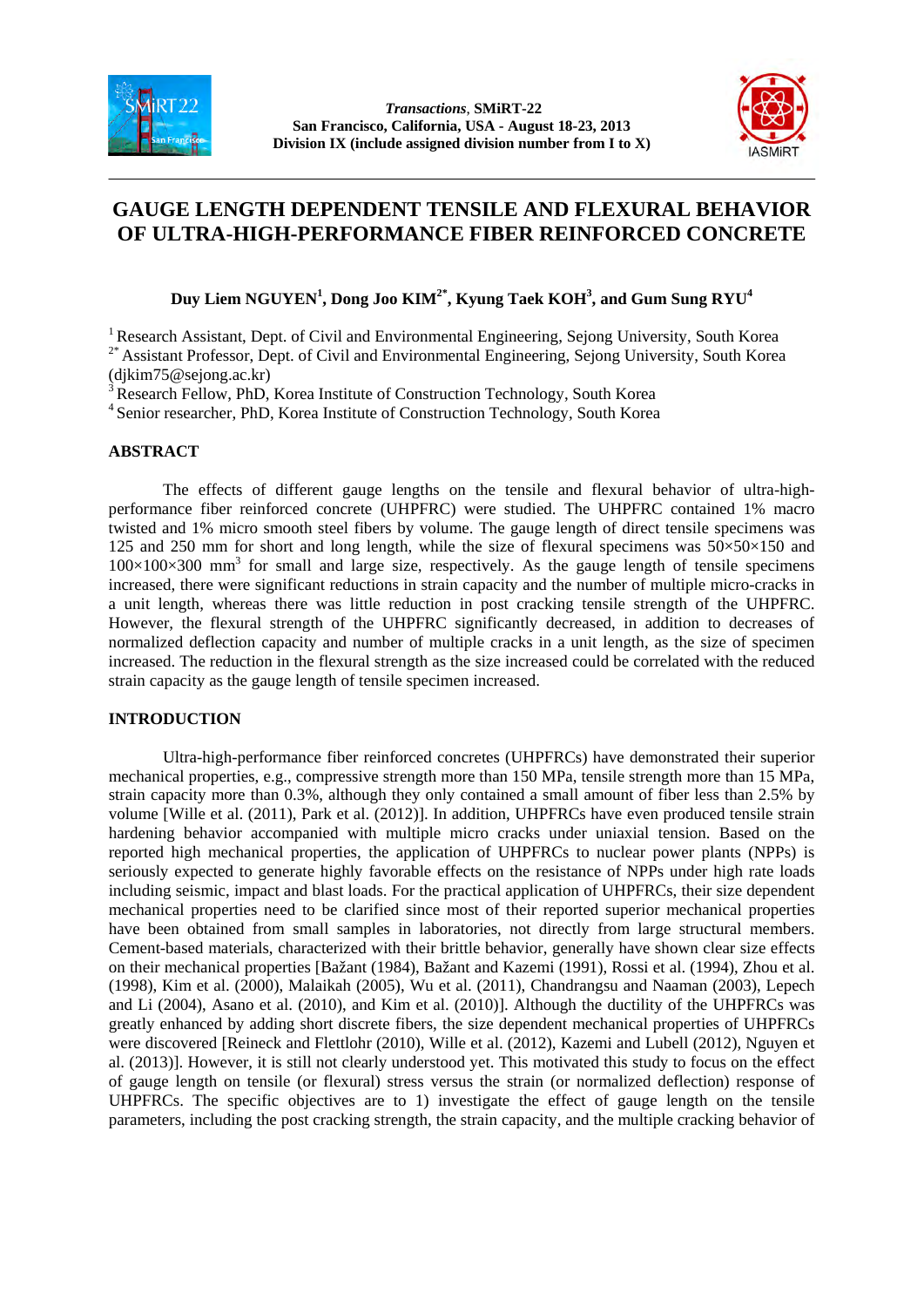the UHPFRC in tension; 2) investigate the size effect on the flexural parameters, including the flexural strength, the normalized deflection capacity and the multiple cracking behavior of the UHPFRC in flexure; and, 3) to study the correlation between the gauge length dependent tensile behavior and the size dependent flexural behavior of the UHPFRC.

# **EXPERIMENTAL PROGRAM**

## *Materials and preparation of specimens*

The mix composition and compressive strength of ultra high performance concrete (UHPC) are provided in Table 1, while the properties of fibers used are shown in Table 2. Macro twisted fibers are 30 mm long and have an equivalent diameter of 0.3 mm. Micro smooth fibers are 13 mm long and have a diameter of 0.2 mm. The twisted macro steel fiber has a triangle shape cross section and six ribs within its length. The detailed mixing procedure for the UHPFRC was provided by Nguyen et al. (2013).

Table 1 - Composition and compressive strength of UHPC matrix [Park et al. (2008)]

| Cement | Silica | Silica | <b>Glass</b> | Super–      | Water | Compressive    |
|--------|--------|--------|--------------|-------------|-------|----------------|
| vpe.   | tume   | sand   | powder       | plasticizer |       | strength (MPa) |
| 00.1   | 0.25   | 1.10   | 0.30         | 0.067       | 0.2   | 180            |

Table 2 - Properties of fibers

| Fiber type    | $L_f$ (mm) | $d_f$ (mm)      | Density<br>$(2/cm^3)$ | Tensile strength<br>(MPa) | Elastic Modulus<br>(GPa) |
|---------------|------------|-----------------|-----------------------|---------------------------|--------------------------|
| Macro twisted | 30         | $0.3^{\degree}$ | 7 Q                   | 2428                      | 200                      |
| Micro smooth  |            | 0.2             | 7 Q                   | 2788                      | 200                      |

 $*$  Equivalent diameter,  $\dagger$  Tensile strength of the fiber after twisting

Two types of tensile specimens with different gauge length were prepared. That with the shorter gauge length (125 mm) is notated as TS, whereas the other with the longer gauge length (250 mm) is notated as TL as shown in Fig. 1. The larger sized flexural specimen  $(100\times100\times300$  mm<sup>3</sup>) is notated as BL, while the smaller sized specimen  $(50\times50\times150 \text{ mm}^3)$  is notated as BS. The results of flexural behavior of the UHPFRC were referred to previous research, Nguyen et al. (2013), by the authors. The middle onethird of the span, with a constant internal moment, was considered as the gauge length in flexural specimens. The gauge length of the large specimen was intentionally two times longer than that of the small specimen in both tensile and flexural specimens.



Fig. 1 – Geometry of tensile specimens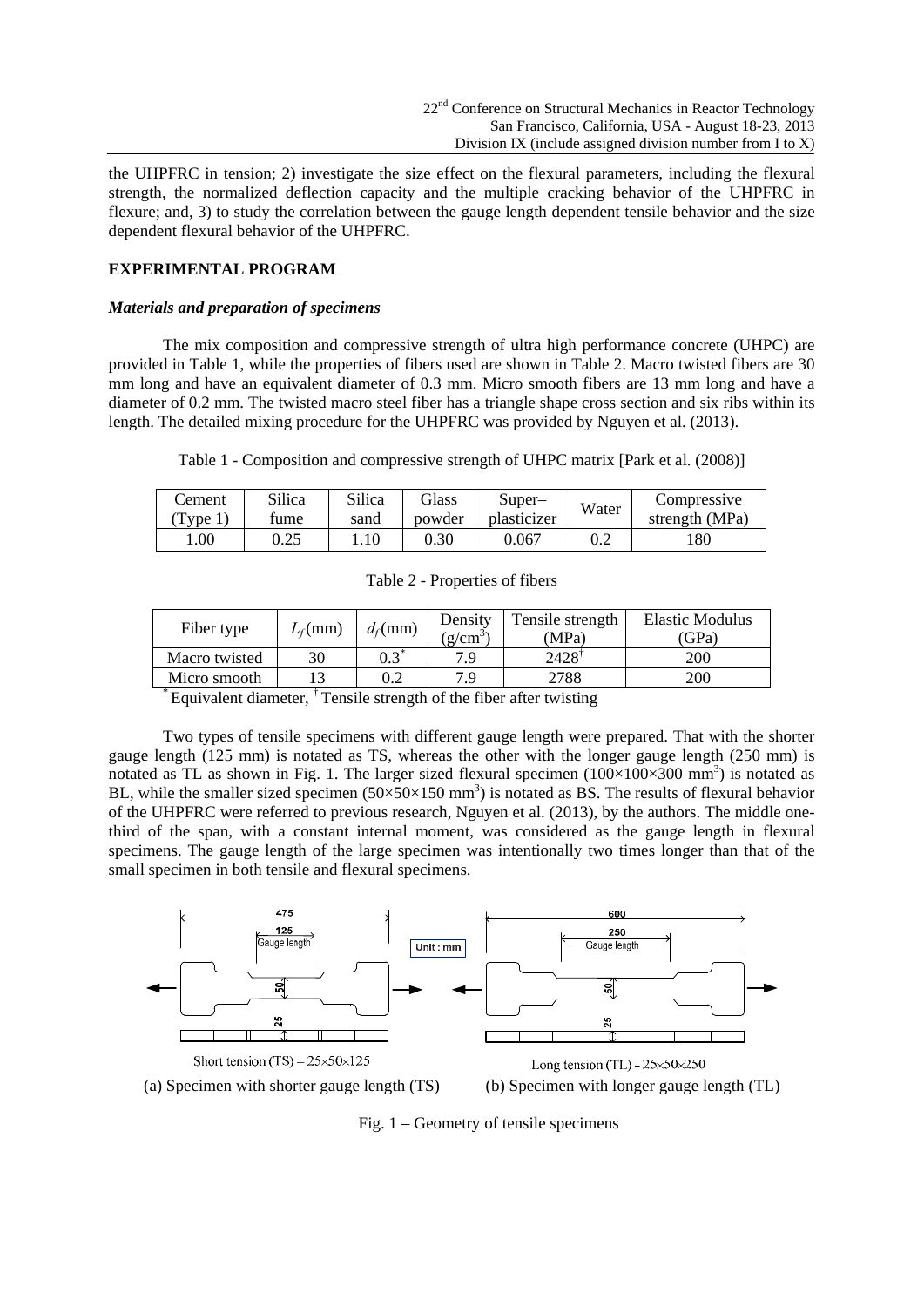### *Test setup and procedure*

A universal test machine with displacement control was used, and the applied loading velocity was 1 mm/min. Fig. 2 shows the direct tensile test setup. Two linear variable differential transformers (LVDTs) were attached to the steel frame to measure the elongation of the specimen, while an external load cell of 5 tonf capacity was used to measure the applied load. The frequency of data acquisition was 1 Hz for both tensile and flexural tests.



(a) Direct tensile test (b) Flexural test [Nguyen et al. (2013)]

Fig. 2 – Test setup

#### **TEST RESULT AND DISCUSSION**

To quantify the effect of gauge length on the tensile and flexural behavior of UHPFRC, several parameters describing the behaviors were analyzed. The parameters are illustrated in Fig. 3, the definitions of them were explained in Park et al. (2012) and Nguyen et al. (2013).



(a) Tensile parameters [Naaman and Reinhardt (1996)] (b) Flexural parameters [Kim et al. (2011)]

Fig. 3 – Mechanical parameters of UHPFRC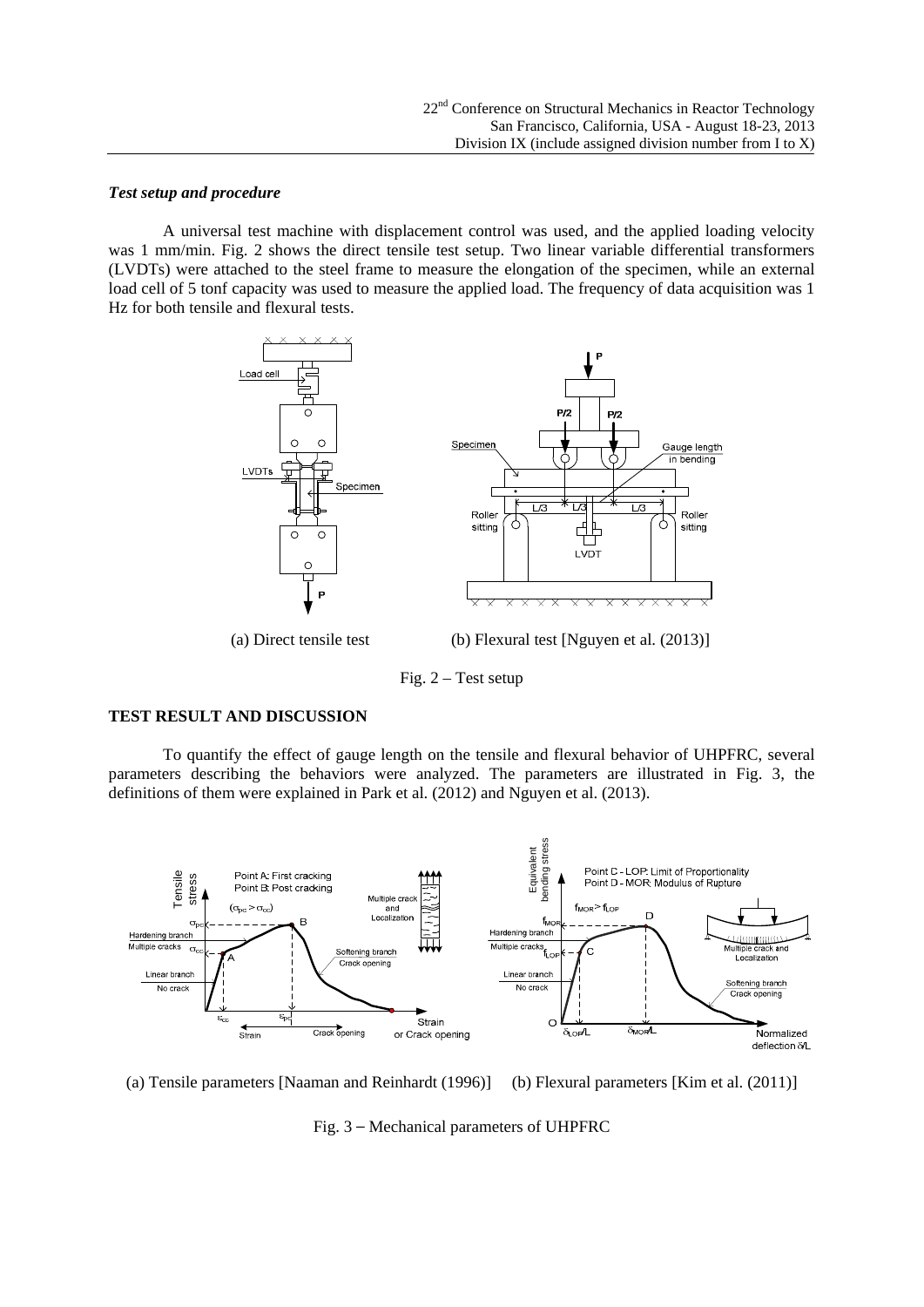The tensile stress ( $\sigma$ ) versus strain ( $\varepsilon$ ) curves of UHPFRC according to different gauge lengths are comparatively shown in Fig. 4a, while the equivalent bending stress (*f*) versus normalized deflection (*δ/L*) curves of UHPFRC with different sizes are given in Fig. 4b. Each curve was averaged from at least three specimens. All the specimens with different gauge lengths produced both tensile strain hardening and flexural deflection hardening behavior; however, their performance was clearly affected by the gauge length as shown in Fig. 4. To quantitatively investigate the effect of gauge length on the tensile and flexural behavior of UHPFRC, the tensile and flexural parameters, illustrated in Fig. 3, were averaged and summarized in Table 3.



(a) Tensile behavior (b) Flexural behavior [Nguyen et al. (2013)]



Fig. 4a and Table 3a clearly demonstrated that the post cracking strength ( $\sigma_{pc}$ ) of UHPFRC was not much influenced by increasing gauge length, whereas its strain capacity (*εpc*) was significantly reduced. As the gauge length increased from 125 to 250 mm,  $\sigma_{pc}$  slightly decreased from 9.77 to 9.43 MPa (3.5%), whereas *εpc* decreased from 0.56 to 0.44% (22.9%). However, the averaged crack spacing (*Sc*) increased from 6.25 to 8.62 mm (37.9%).

The effect of gauge length on the flexural behavior of UHPFRC is shown in Fig. 4b, while the flexural parameters depending on different sizes of specimens are provided in Table 3b. Unlike the effects of gauge length on the tensile parameters, all flexural parameters were significantly affected by the size (gauge length) of the specimen. As the gauge length in the flexural specimen increased from 50 to 100 mm, the equivalent flexural strength (*f<sub>MOR</sub>*) significantly decreased from 38.91 to 29.10 MPa (25.2%), the normalized deflection capacity (*δMOR/L*) decreased from 0.59% to 0.42% (28.7%), and the averaged crack spacing  $(S_c)$  increased from 3.85 to 4.55 mm (18.2%).

In general, all the mechanical parameters of UHPFRC, except  $\sigma_{pc}$ , were clearly affected by increasing the gauge length. The mechanical resistance of UHPFRC tendentiously decreased as the gauge length increased. The reduced mechanical resistance could be explained using the statistical size effect theory of Weibull (1939, 1951).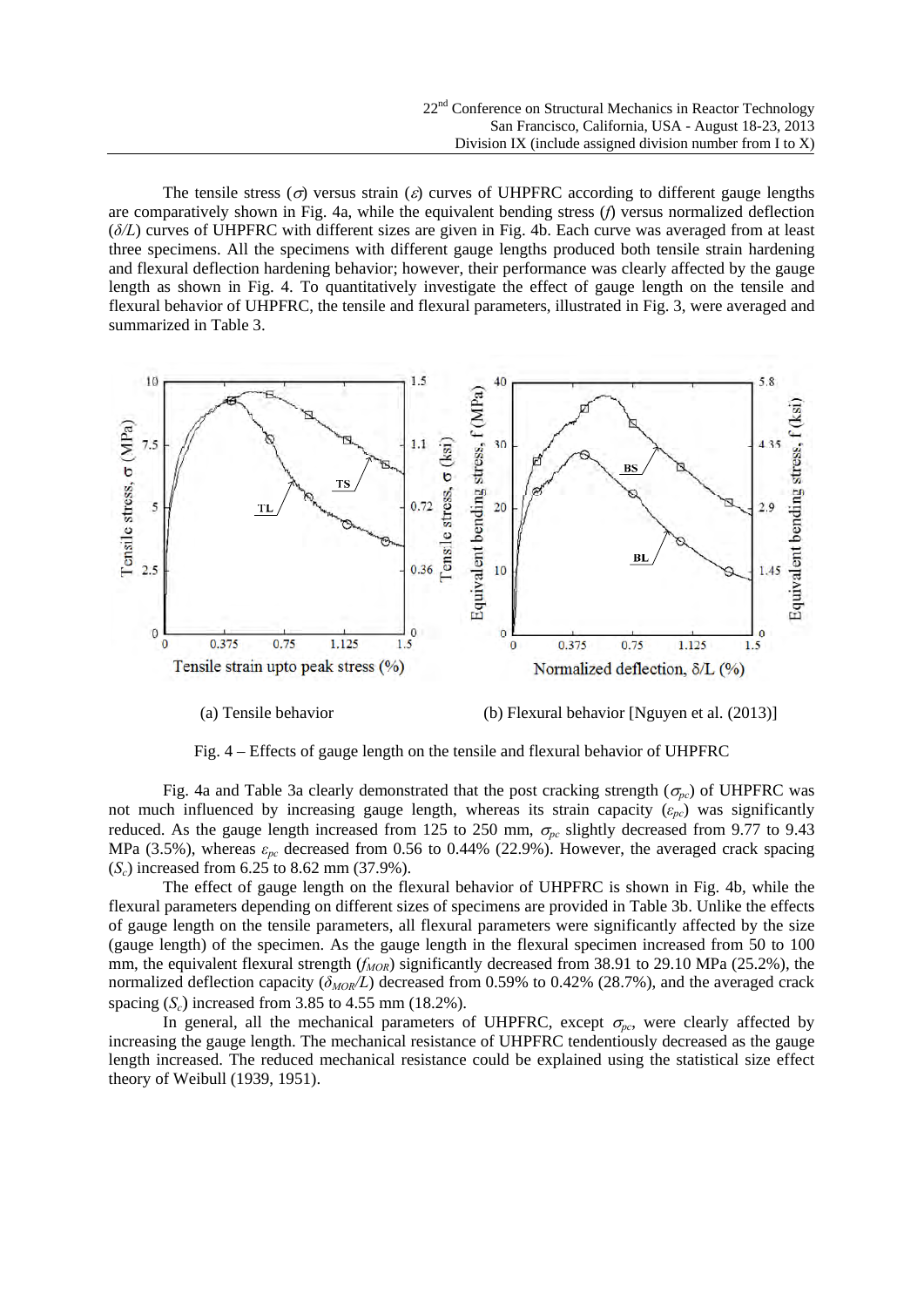| Notation  |                      | Post cracking point       |                           | Cracking behavior   |                              |  |
|-----------|----------------------|---------------------------|---------------------------|---------------------|------------------------------|--|
|           | Gauge length<br>(mm) | $\sigma_{_{pc}}$<br>(MPa) | ${\cal E}_{pc}$<br>$(\%)$ | Number of<br>cracks | Crack spacing,<br>$S_c$ (mm) |  |
| <b>TS</b> | 125                  | 9.77                      | 0.564                     | 20                  | 6.25                         |  |
| TL        | 250                  | 9.43                      | 0.435                     | 29                  | 8.62                         |  |

# Table 3 – Effect of gauge length on the mechanical parameters of UHPFRC

(a) Tensile parameters

|  |  | (b) Flexural parameters [Nguyen et al. (2013)] |  |  |  |
|--|--|------------------------------------------------|--|--|--|
|--|--|------------------------------------------------|--|--|--|

|          | Gauge length<br>(mm) | MOR point          |       | Cracking behavior                        |                                 |
|----------|----------------------|--------------------|-------|------------------------------------------|---------------------------------|
| Notation |                      | $f_{MOR}$<br>(MPa) | (%)   | $ \delta_{MOR} / L $ Number of<br>cracks | Crack<br>spacing,<br>$S_c$ (mm) |
| BS       | 50                   | 38.91              | 0.595 |                                          | 3.85                            |
| BL       | -00                  | 29.10              | 0.424 | 22                                       | 4.55                            |

The  $\sigma_{pc}$  of UHPFRC in tension is mainly influenced by the distribution and orientation of short fibers within the specimen [Naaman (1972)]. Thus, if the distribution and orientation of fibers is similar owing to the identical section and mixing procedure, it might not be much different according to different gauge lengths. However, the *f<sub>MOR</sub>* of UHPFRC is influenced not only by the fiber distribution but also by the stress distribution at the cross section of the beam. Furthermore, the stress distribution in tensile side strongly depends on the tensile strain capacity ( $\varepsilon_{pc}$ ) of UHPFRC in addition to the tensile strength ( $\sigma_{pc}$ ), as illustrated in Fig. 5. Thus, the  $f_{MOR}$  was much influenced by the gauge length owing to the different strain capacities of UHPFRC, whereas the  $\sigma_{pc}$  was not. The normalized deflection capacity also depends on the tensile strain at the bottom surface at MOR (*εMOR*), i.e, a decrease of *εMOR* leads to the reduction of the normalized deflection capacity, as explained and discussed in detail in Nguyen et al. (2013).



Fig. 5 – Influence of tensile strain capacity ( $\varepsilon_{pc}$ ) of UHPFRC on flexural strength (*f<sub>MOR</sub>*)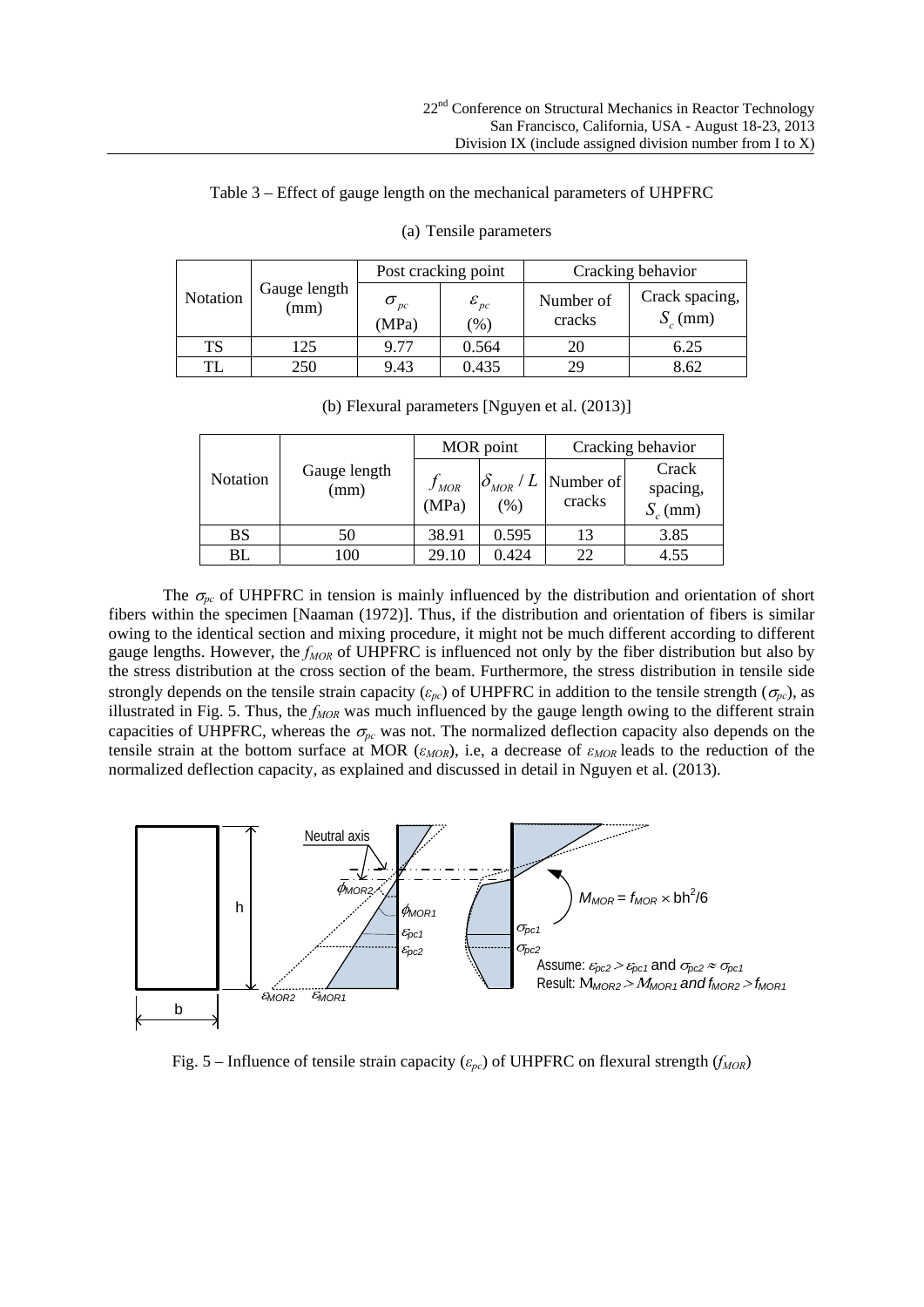### **CONCLUSION**

This research investigated the effect of different gauge lengths on the tensile and flexural behavior of UHPFRC. The gauge length of the tensile specimens varied between 125 and 250 mm, while that of the flexural specimens differed at between 50 and 100 mm. The UHPFRC investigated contained 1% macro twisted and 1% micro smooth steel fibers by volume. The following conclusions can be drawn from this experimental study:

- 1) As the gauge length of tensile specimen increased, the tensile strain capacity and crack spacing of UHPFRC was greatly influenced, whereas the post cracking tensile strength of UHPFRC was not.
- 2) The flexural strength of UHPFRC clearly decreased as the size (gauge length) of the specimen increased whereas the tensile strength was little changed according to the different gauge lengths.
- 3) The normalized deflection capacity of UHPFRC, as well as cracking behavior, was also significantly influenced by the size (gauge length) of the specimen.
- 4) The flexural strength depending on the gauge length is correlated with the tensile ductility (strain capacity) of UHPFRC rather than the post cracking tensile strength.

# **ACKNOWLEDGMENTS**

This research was sponsored by PCS Bridge PLUS at the Korea Institute of Construction Technology financially supported by the Ministry of Knowledge Economy. Further financial support of this research project was provided the Human Resources Development Project (20104010100520) granted by the Korea Institute of Energy Technology Evaluation and Planning. The authors are grateful to these sponsors for their financial support. The opinions expressed in this paper are those of the authors and do not necessarily reflect those of the sponsors.

## **REFERENCES**

- Asano, K., Kanakubo, T., Matsushima, T. (2010). "Study on Size Effect in Bending Behavior of ECC," *Proceedings of FRAMCOS-7*, pp. 1617-1622.
- Bažant, Z. P. (1984). "Size effect in blunt fracture: concrete, rock, metal," *J. Eng. Mech. 110*, 518–535.
- Bažant, Z. P., and Kazemi, M. T. (1991). "Size Effect on Diagonal Shear Failure of Beams with Stirrups," *ACI Structural Journal*, 88(3), pp 268-276.
- Chandrangsu, K., Naaman, A. E. (2003). "Comparison of Tensile and Bending Response of Three High Performance Fiber-Reinforced Cement Composites," Ann Arbor, MI, USA, in: A.E. Naaman, H.W. Reinhardt (Eds.), *Proceedings of the Fourth International Workshop on High Performance Fiber Reinforced Cement Composites (HPFRCC4)*, pp. 259–274.
- Kazemi, S. and Lubell, A. S. (2012). "Influence of Specimen Size and Fiber Content on Mechanical Properties of Ultra-High-Performance Fiber-Reinforced Concrete," *Materials Journal*, Volume 109, Issue 6, pp. 675-684.
- Kim, J. K., Yi, S. T. and Yang, E. I. (2000). "Size effect on flexural compressive strength of concrete specimens," *ACI Structural journal*, Title no. 97-S32.
- Kim, D. J., Naaman, A. E., El-Tawil, S. (2010). "Correlation between tensile and bending behavior of FRC Composite with scale effect," *Proceedings of FRAMCOS-7*, pp. 1379-1385.
- Kim, D. J., Park, S. H., Ryu, G. S., Koh, K. T. (2011). "Comparative flexural behavior of hybrid ultra high performance fiber reinforced concrete with different macro fibers," *Constr. Build. Mater. 25*, pp. 4144–4155.